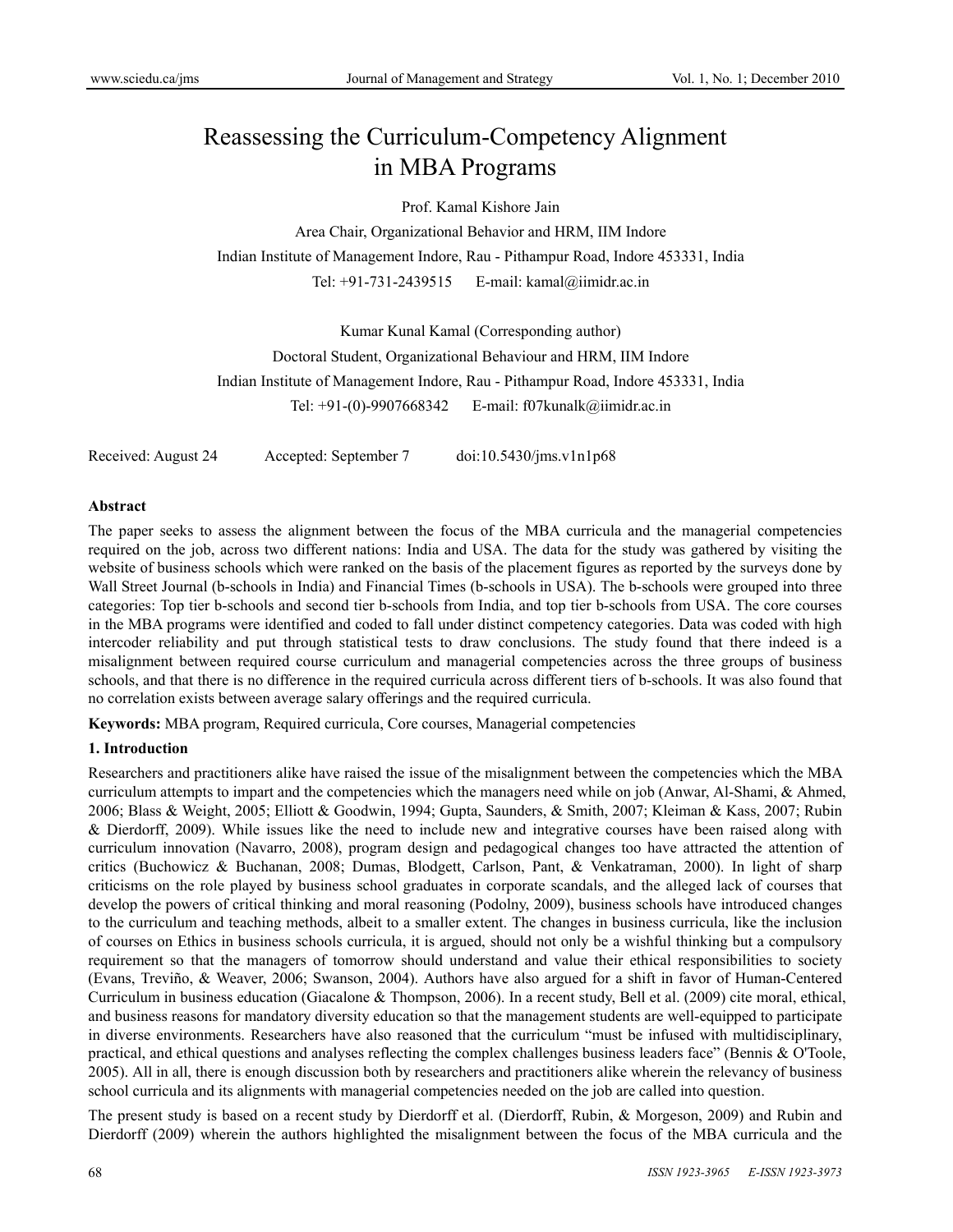managerial competencies required on the job. While Dierdorff et al. (2009) relied on an empirically derived competency model from 8,633 incumbent managers across 52 managerial occupations to arrive at a set of required managerial competencies, Rubin and Dierdorff (2009) examined the relevancy of the MBA curricula in relation to managerial competency requirements. Across 373 schools, the most critical managerial competencies were found to be the very competencies least represented in MBA curricula, hence a 'misalignment' between curriculum and competencies.

## *1.1 Research Questions*

The present study tries to reassess the curriculum-competency alignment in MBA programs across two different nations: India and USA, and tries to examine if there is any relation between Average Salary Offered and the Required Curricula. There are three specific research questions that the present study tries to answer:

Research Question (1): In light of the studies and their outcomes, does the 'misalignment' between required curricula and required managerial competencies stands true in the Indian context?

Research Question (2): Is there any difference in the required curricula offered by different Tiers of b-schools in India and US?

Research Question (3): Is there any correlation between average salary offerings and the required curricula?

#### **2. Methodology**

#### *2.1 Dataset Used*

Data regarding the required academic curriculum of the various b-schools was collected from the website of the respective b-schools. Based on the b-school rankings on the basis of 'Average Salary Offered', top 60 b-schools were selected in the Indian context and top 30 b-schools from the USA. The 60 b-schools in the Indian context were further divided into two equal halves to come up with the following Dataset: a) Group 1 representing 30 Top Tier b-schools in the Indian context; b) Group 2 representing 30 Second Tier b-schools in the Indian context; c) Group 3 representing 30 Top Tier b-schools in the American context.

#### *2.2 Measures*

The b-schools were selected on the basis of the rankings based on available placement figures as reported by surveys done by Wall Street Journal (b-schools in India) and Financial Times (b-schools in USA). Only those b-schools providing a Two Year Full Time MBA (or its equivalent) Course were considered. Those b-schools which did not provide sufficient information about their MBA curricula on their website were not included in the study (Note 1). In addition, only 'Required Core-Courses' in the First Year of Study were studied. It might be noted that the required core-courses are those courses which are covered in the first year of study and are introductory in nature covering many different fields (Segev, Raveh, & Farjoun, 1999). Although introductory, every student is expected to go through them. To generate a list of core-courses, the websites of the business schools were visited and information related to the courses was retrieved. A total of 1605 core courses were identified. The next task was to classify each course as belonging to one of the Competency Category identified (MDP, MHC, etc.) in Dierdorff et al. (2009) study (for a list of examples of classified courses, please refer Table I).

### <Table 1about here>

The authors were free to mark the courses as falling under 'unclassified' category in case the courses did not fall in any of the categories identified by Dierdorff et al. (2009). To put objectivity in the classification process, the authors of this paper independently reviewed and coded the courses with 95.6 percent absolute agreement. In cases of disagreement, a consensus was achieved or the courses were put in the unclassified category; the percentage of such courses stood at a statistically low value of 3.6 percent.

#### **3. Results and Analysis**

The first research question was answered by comparing the Actual Percentage Value of each competency category to the Benchmark Percentage Value. Table II and Figure 1 show the pattern of curricular alignment:

## <Table 2 about here>

#### <Figure 1 about here>

The figure confirmed that there indeed is a 'misalignment' between required course curriculum and managerial competencies. To probe further, and to answer the rest two research questions, the following Hypotheses were constructed (while Hypotheses 1A to 1G helped answer the second research question, Hypothesis 2 helped answer the third research question).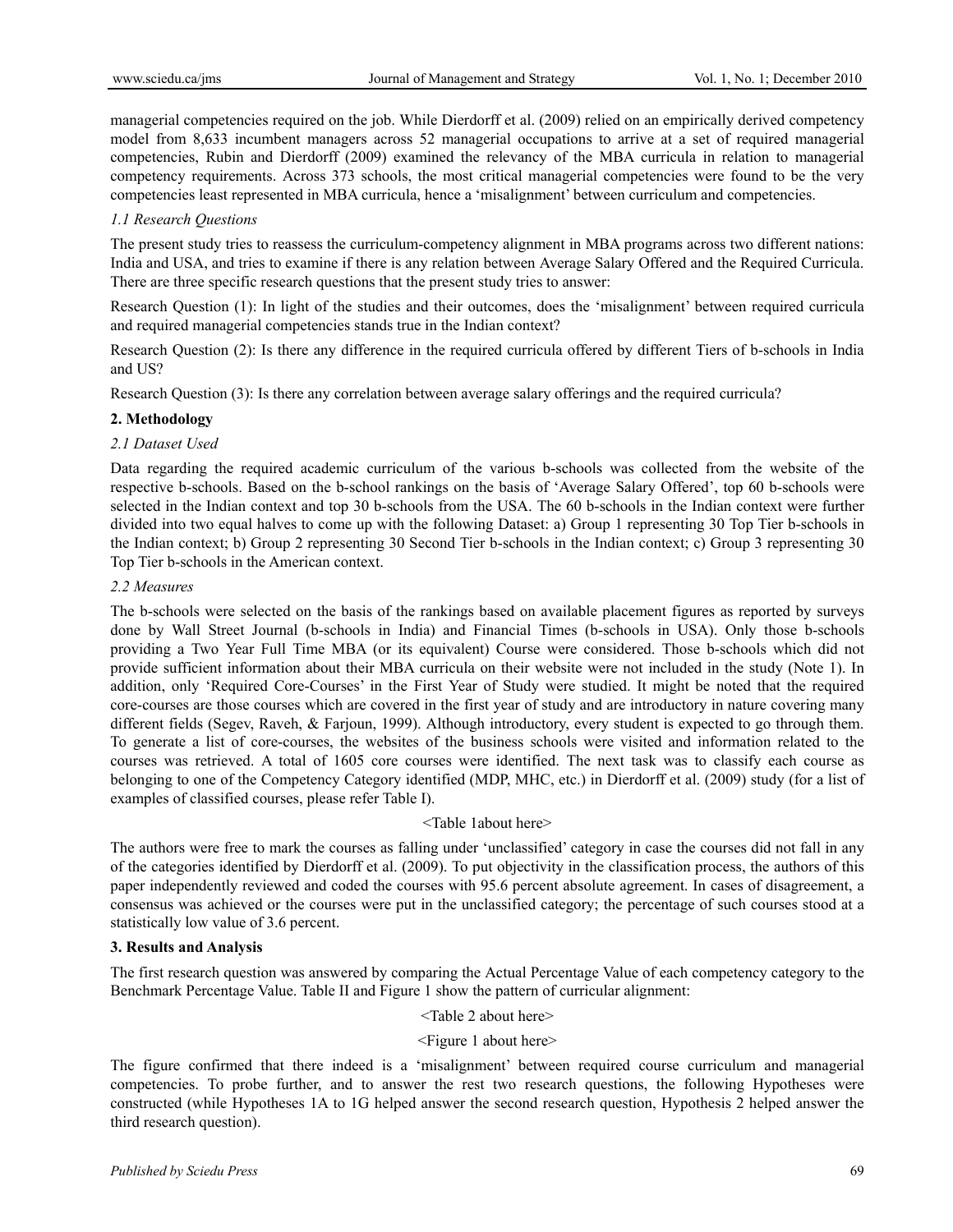*Hypotheses 1(A)-1(G)*:

*Hypothesis 1(A)*: There is no significant difference in the 'Overall Course Curriculum' offered by the three different groups of b-schools;

*Hypothesis 1(B)*: There is no significant difference regarding focus on 'Managing Decision Making Processes' in the required course curriculum offered by the three different groups of b-schools;

*Hypothesis 1(C)*: There is no significant difference regarding focus on 'Managing Human Capital' in the required course curriculum offered by the three different groups of b-schools;

*Hypothesis 1(D)*: There is no significant difference regarding focus on 'Managing Strategy & Innovation' in the required course curriculum offered by the three different groups of b-schools;

*Hypothesis 1(E)*: There is no significant difference regarding focus on 'Managing Task Environment' in the required course curriculum offered by the three different groups of b-schools;

*Hypothesis 1(F)*: There is no significant difference regarding focus on 'Managing Administration and Control' in the required course curriculum offered by the three different groups of b-schools;

*Hypothesis 1(G)*: There is no significant difference regarding focus on 'Managing Strategy & Innovation' in the required course curriculum offered by the three different groups of b-schools

To test Hypotheses 1 (A) to 1 (G) first the Euclidean Distance-Squared Estimates across the three groups of b-schools were measured, and then One-Way ANOVA with Tukey Multiple Comparison Test was applied to analyze and examine the differences regarding focus on the competency categories among the three different sets of Business Schools.

To calculate the Root Euclidian Distance Squared Values, first the number of courses falling under the different classifications was converted to Percentage Values. Then, these percentage values were subtracted from the '% Coverage Benchmark' used in Rubin and Dierdorff's (2009) study. This way the Euclidean Distance between the 'Benchmark Percentage' and the 'Actual Percentage' was calculated. The values of the Euclidean Distance were then squared and put under-root value to arrive at the Modal Value of Euclidean Distance, thus yielding the Root Euclidean Distance Squared Value.

Finally, the Hypotheses 1A-1G were tested through One-Way ANOVA with Tukey Multiple Comparison Test; the significance level was put at 0.05. The results failed to reject all the Null Hypotheses except 1 (D). Post Hoc analysis based on Tukey's HSD helped understand that there are significant differences regarding focus on 'Managing Strategy & Innovation' among all the groups. While there is little emphasis on the courses related to 'Managing Strategy & Innovation' in the Indian context as compared to the US context, in Second Tier b-schools in India the focus is even lesser.

*Hypothesis 2*: "There is no correlation between required course curriculum and average salary offered".

Hypothesis 2 was tested through Pearson Correlation Analysis between Required Course Curriculum (RCC) and Average Salary Offered (ASO). The value of RCC for every school was calculated by summing up the Root Euclidean Distance Squared Value for each competency category. To calculate the value of ASO, the salaries offered were converted into percentage figures to make analysis easier and comparable across groups. The conversion was carried by dividing the ASO value of a business school 'x' by the sum total value of the ASO values of all the 30 business schools in that group. The final value arrived was finally multiplied by a factor of 100 to arrive at the percentage figure. Bivariate Correlation between RCC and ASO was found out with Pearson Correlation Coefficient with Two-tailed Test of Significance.

No significant correlation was found between RCC and ASO (correlation value of 0.114 with significance value of 0.284), entailing that there is no correlation between Required Course Curriculum and Average Salary Offered to MBA students.

## **4. Discussion**

## *4.1 Is the Misalignment Real?*

Although the results of this study clearly show the misalignment between the competencies required and the competencies imparted, one may argue that there is a difference between what the businesses say they want (in terms of competencies required) and what they really want! In a carefully crafted study, Rynes et al. (2003) found a marked difference between what recruiters said they were looking for and between what they would ultimately select for: the authors found out that the recruiters make selection decisions on the basis of possession of technical skills. The focus on possession of technical skills, and too much focus on the development of knowledge and skills relevant for the job, has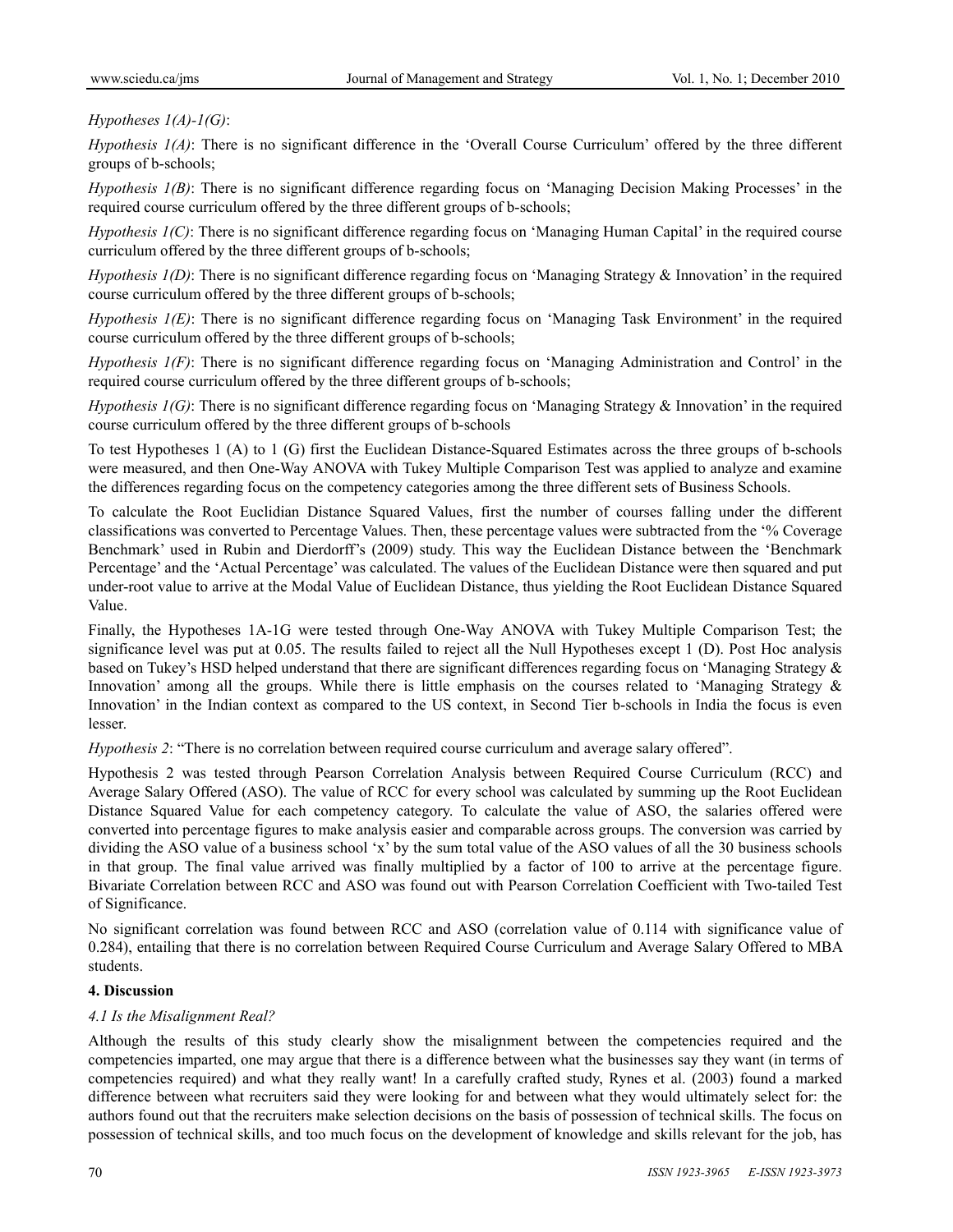put immense pressure on faculty and a misplaced responsibility to teach only 'relevant' courses (Kleiman & Kass, 2007). This is one of the biggest challenges that the business schools' faculty face today; the problem is more in terms of their own identity: are they trainers or teachers? The identity of business schools can be questioned as well: are the business schools, schools of learning or training centers? As Pfeffer and Fong (2002) state, it is by explicitly rejecting the trade-school model that business schools have gained respectability and the present status. As obvious, there is no use going back to where we started.

### *4.2 Focus on Analytical Skills*

The data shows that there is an overemphasis on the development of analytical skills in the MBA curricula. One reason behind the focus of the curricula on teaching mastery of analytical tools and techniques could be the attempt of business to gain control of professional knowledge by commodifying it (Trank & Rynes, 2003); as courses that focus on analytic skills could help in this endeavor, the non-technical courses that impart soft skills or deal with social topics would obviously take a beating. The overemphasis on development of analytical skills at the expense of interpersonal skills and an ability to integrate and develop wisdom has also been underlined by researchers like Pfeffer and Fong (2002). Pfeffer and Fong (2002) have questioned the impartation of these skills and their value by arguing that these skills can be learned by any intelligent person without the need for her/his attending to any business school; they reason that instead the focus should be on development of interpersonal and leadership skills so that the students don't only learn to talk about business, but also learn about business.

The focus on development of analytical skills could also be gauged from the data – courses which focus on development of analytical skills, viz. MTE, MAC, and MLT get much higher focus when compared to '% Coverage Benchmark' in both Indian as well as US context albeit with the exception of MLT: business schools in the Indian contexts focus a lot more on MLT whereas their counterparts in the US context focus close to the '% Coverage Benchmark', in fact, lesser than the benchmark. One reason behind this difference could be the acute shortage of skilled professionals in the logistics sector at all levels in the Indian context (Dubey & Singh, 2009; KPMG, 2007).

Another important point to note is the fact that while the b-schools seem to focus a lot on development of analytical skills, when it comes to teaching statistical techniques the focus is weak; that too when statistical methods are considered important in various functional areas of management and help the managers in decision making processes (Stray, Naude, & Wegner, 1994; Tamura, 2007). As the data suggests, the focus on teaching courses that fall in the category 'Managing Decision-Making Processes' is lower in both Indian as well as the US context when compared to the '% Coverage Benchmark'. This also reflects the findings by McAlevey et al. (2001) that statistics does not hold the high ground in the business schools. While the business schools are keen on teaching other analytical techniques, the lesser focus on statistical techniques is surprising; one of the reasons could be the lack of time and knowledge on part of the business school faculty (Stray et al., 1994). Another reason could be the nature of responsibility for instructors on teaching courses in statistics: as argued by McAlevey et al. (2001), in business schools statistics courses are in most cases taught by instructors whose primary interests lie in other areas of management.

#### *4.3 Resistance to Change*

Focusing on the reason behind the misalignment, it could be argued that the reason behind the 'misalignment' could be the ubiquitous fear and the threatening nature of changes (Kleiman & Kass, 2007). Thus changes even if needed, would be slow in nature and it would be better that they be slow, so that the friction could be minimized. Also, the business schools have limited pool of resources and it would take a decent period of time before it can use those resources to affect new changes. Quick and flying changes might even destroy the basic foundation on which we want our changes to take place – we must be wary of this fact and thus take only judicial and well thought of steps; else we shall end up with burnt fingers and broken hearts.

Also, one of the reasons behind preferring a 'No Change' position might be a desire to satisfy the needs and desires of the institutional actors in the field of business education. Trank and Rynes (2003) have identified five such institutional actors which share an interest in the business education. Any change might come in conflict with the goals and objectives of these institutional actors and may lead to an unfavorable situation which the business schools might prefer to avoid by taking stance against any proposed change in the curricula.

Another view of looking at the misalignment could be the argument that there is no need to change! It can be argued that it has become a fancy in the modern world to keep on criticizing the b-schools: suddenly everyone has become interested and competent enough to criticize the functioning of the business schools, the curricula, the selection process, and what not! We need to be wary of those elements who criticize because they are the players of what they might perceive as a zero-sum game with b-schools as their competitors, players, who, as Weick (2003) identifies want to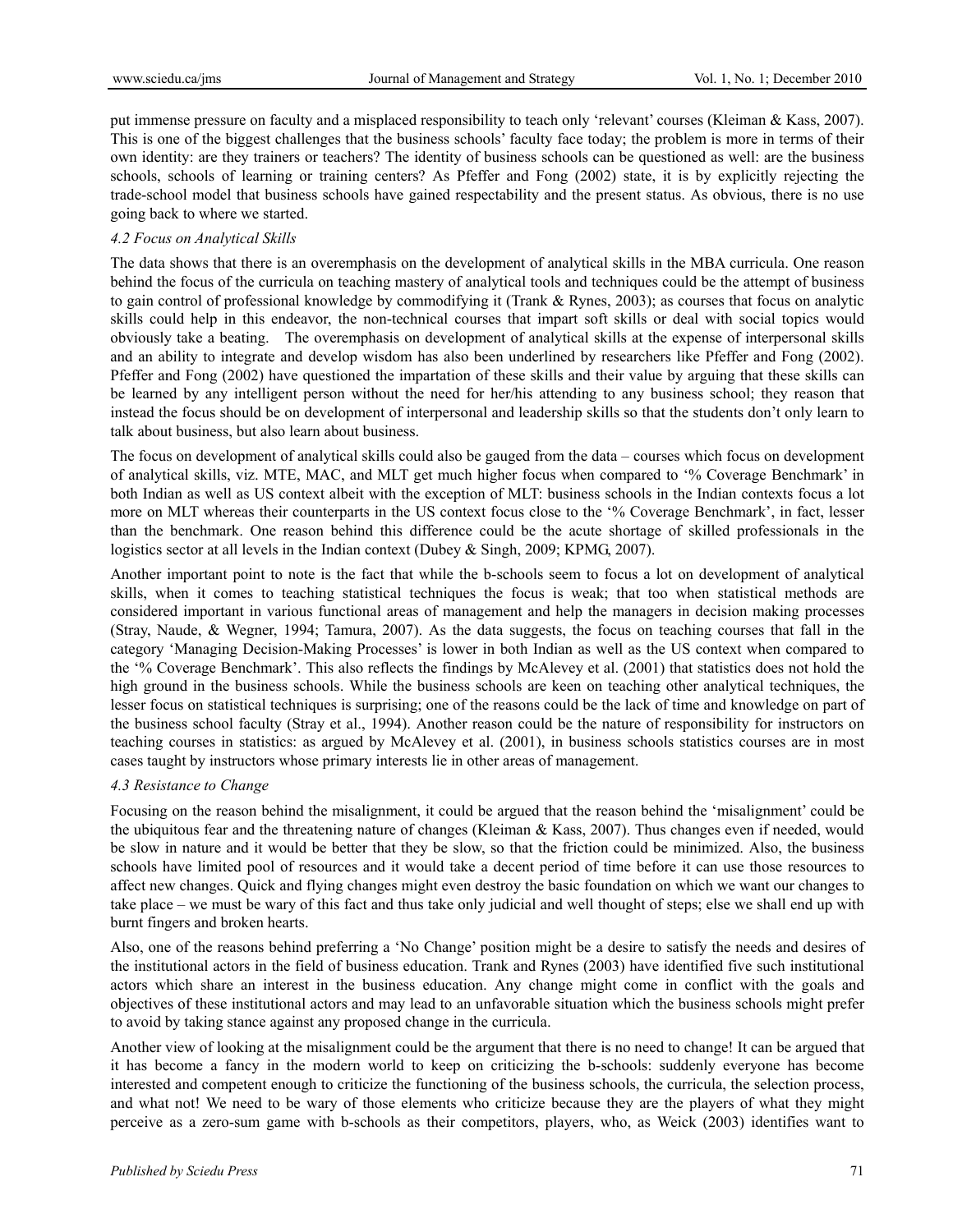"make their real world, our real world". Nonetheless, it is real good that at least in the important journals, newsletters, and many other places, management education is getting criticized and debated. It is a positive sign, but at the same time a critical situation, as any wrong step would seriously jeopardize our future as a professional education stream. Good that we have started repairing our roads, but let us not lose the direction, that is more important – let there be changes, but let them be for good.

### **5. Limitations**

### *5.1 Single Ranking Parameter*

Although ranking parameters and ranking as a whole has been widely criticized mainly because it has led to investment of the limited resources that business schools have, in image-related features at the cost of substantive program enhancements (Corley & Gioia, 2000; Gioia & Corley, 2002), it is a parameter which is hard to ignore (Dahlin-Brown, 2006). As rankings can be easily fiddled by changing the weights of the factors included in the ranking criteria (Stake, 2006), and there can be multiple reasons behind fiddling up with the factors and the weights, this paper uses only one factor 'placement figures' as they can be readily seen as the evaluation of the business schools and their curricula by the corporate world.

#### *5.2 MBA as an Experience*

The present study is also limited in the sense that it has only tried to analyze the course contents and has not touched upon the other aspects where the participants may learn and acquire different skills, after all MBA is not just a program, but an experience in itself. In a recent study by Hay and Hodgkinson (2008), the authors found out that the MBA program has much to offer than the analytical skills considered relevant for the target jobs. Hay and Hodgkinson's (2008) study points out three broad outcomes of the MBA studies, viz. a) Broadening of perspectives; b) Increased positive feeling towards self; and c) Formal learning (tools, techniques, and theories). The study also points out that the 'sharing of experiences', an integral part of the MBA experience helps in increasing the complexity of manager's thinking. While criticizing the business schools for not focusing enough on courses that help develop competencies like Management of Decision-Making Processes and Management of Human Capital, we might be demanding too much from the MBA Programs. It might be the case that these courses do not get a reflection in the curricula, but are very much part of the MBA experience.

#### *5.3 Pedagogical Issues*

Although what is being taught is important, but what is even more important is how the course is taught: merely looking at the course content would not tell us the reflective attitude and the experimental pedagogies applied in the classroom. Take for example, the teaching of Leadership, while the presence of such a course in the MBA curricula would signal that the business school is focusing on the development of competencies which would help the student mange human capital in a better way, the signal might be deceiving. Gabriel (2005) rightly argues that the "structure, ideology and ethos of MBA programmes are fundamentally opposed to an education of leaders" and that MBA programs can best instill a sense of disciplined and committed followership and not great leaders. Nonetheless, the pedagogies applied can definitely make some difference and can help develop competencies which are otherwise hard to develop in MBA classroom. A good example could be Sinclair's (2007) experimentation, in which students would not only learn the skills but would also involve themselves in practicing, taking part in experiments, and thus learn from the outcomes. The increasing use of application based pedagogical techniques in the classroom would also help the faculty in equilibrating the theory-application wavering by demonstrating the application of management theories while focusing on theory in their own instruction (Wren, Halbesleben, & Buckley, 2007).

Lessons can also be learnt from seemingly unrelated fields, as Volkmann and De Cock (2007) try: by critically analyzing the principles on which the Bauhaus School stood and the problems it faced; the authors provide new textures to the debate on the future of the business schools. The authors do not offer any clear cut solutions but their analysis does provide a deeper understanding of the pedagogical tools which Bauhaus School applied and the challenges that the school faced.

#### **6. Future Direction**

The results of the study confirm that the 'misalignment' between the required course curriculum and the managerial competencies are there in the Indian context as well. The present study goes one step ahead of earlier studies by correlating the curricula with the salary offerings and shows that no significant curricula-salary correlation exists. Nonetheless, the scope of the present study can be increased by focusing on a wider context (ex: Asian context). Also, a more fundamental study focusing on the competency and work role requirements in local contexts would help find if the set of managerial competencies identified by Dierdorff et al. (2009) are universally viable.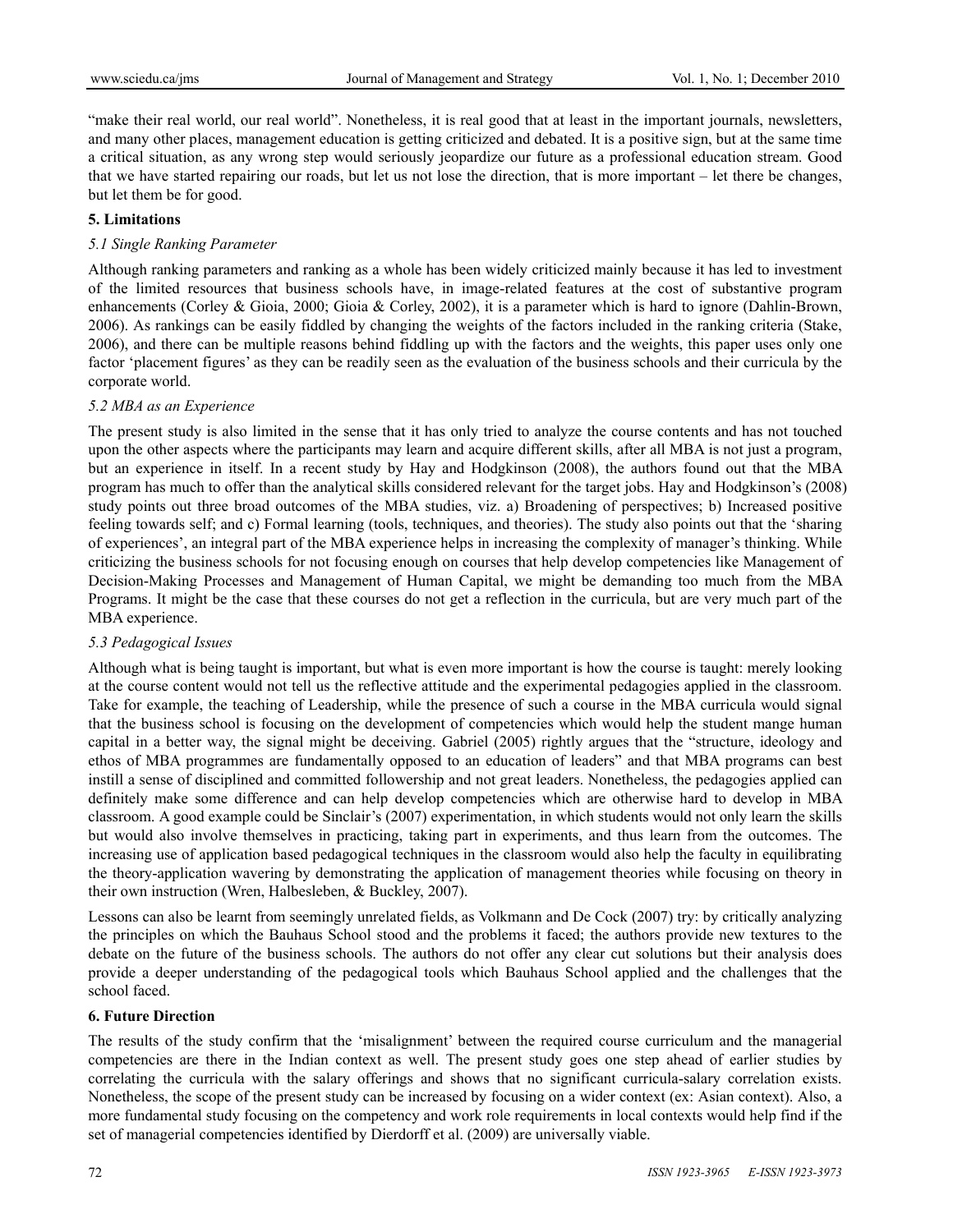#### **References**

Anwar, S. A., Al-Shami, M., & Ahmed, S. A. (2006). Developing a market-oriented MBA program: Practitioners' views from the GCC countries. *Journal of International Marketing & Marketing Research, 31*(3), 129-139.

Bell, M. P., Connerley, M. L., & Cocchiara, F. K. (2009). The case for mandatory diversity education. *Academy of Management Learning & Education, 8*(4), 597-609.

Bennis, W. G., & O'Toole, J. (2005). How business schools lost their way. *Harvard business review, 83*(5), 96-104.

Blass, E., & Weight, P. (2005). The MBA is dead-part 1: God save the MBA! *On the Horizon, 13*(4), 229.

Buchowicz, B. S., & Buchanan, J. (2008). Level four MBA program design. *Journal of Business and Behavioral Sciences, 19*(2), 58-66.

Corley, K., & Gioia, D. (2000). The rankings game: Managing business school reputation. *Corporate Reputation Review, 3*(4), 319-333.

Dahlin-Brown, N. (2006). The perceptual Impact of U.S. news & world report rankings on eight public MBA programs. *Journal of Marketing For Higher Education, 15*(2), 155-179.

Dubey, R., & Singh, T. (2009). Study on logistics skill gap in supply chain sector in India-empirical findings. *AIMS International Journal of Management 3*(3), 191-205.

Dumas, C., Blodgett, M., Carlson, P., Pant, L., & Venkatraman, M. (2000). Revitalizing the MBA for the new millennium: A collaborative action research approach. *International Journal of Value-Based Management, 13*(3), 229-253.

Elliott, C. J., & Goodwin, J. S. (1994). MBA programs and business needs: Is there a mismatch? *Business Horizons, 37*(4), 55.

Evans, J. M., Treviño, L. K., & Weaver, G. R. (2006). Who's in the ethics driver's seat? Factors influencing ethics in the MBA curriculum. *Academy of Management Learning & Education, 5*(3), 278-293.

Gabriel, Y. (2005). MBA and the education of leaders: The new playing fields of eton? *Leadership, 1*(2), 147-163.

Giacalone, R. A., & Thompson, K. R. (2006). Business ethics and social responsibility education: Shifting the worldview. *Academy of Management Learning & Education, 5*(3), 266-277.

Gioia, D. A., & Corley, K. G. (2002). Being good versus looking good: Business school rankings and the circean transformation from substance to image. *Academy of Management Learning & Education, 1*(1), 107-120.

Gupta, P., Saunders, P., & Smith, J. (2007). Traditional master of business administration (MBA) versus the MBA with specialization: A disconnection between what business schools offer and what employers seek. *The Journal of Education for Business, 82*(6), 307-312.

Hay, A., & Hodgkinson, M. (2008). More success than meets the eye-a challenge to critiques of the MBA: Possibilities for critical management education? *Management Learning, 39*(1), 21-40.

ierdorff, E. C., Rubin, R. S., & Morgeson, F. P. (2009). The milieu of managerial work: An integrative framework linking work context to role requirements. *Journal of Applied Psychology, 94*(4), 972-988.

Kleiman, L. S., & Kass, D. (2007). Giving MBA programs the third degree. *Journal of Management Education, 31*(1), 81-103.

KPMG. (2007). *Skill gaps in the Indian logistics sector: A white paper*.

McAlevey, L., Everett, A. M., & Sullivan, C. (2001). Evolution in business statistics curricula: Learning from the 'making statistics more effective in schools of business' conference. *Journal of the Royal Statistical Society: Series D (The Statistician), 50*(3), 321-333.

Navarro, P. (2008). The MBA core curricula of top-ranked U.S. business schools: A study in failure? *Academy of Management Learning & Education, 7*(1), 108-123.

Pfeffer, J., & Fong, C. (2002). The end of business schools? Less success than meets the eye. *Academy of Management Learning and Education, 1*(1), 78-95.

Podolny, J. M. (2009). The buck stops (and starts) at business school. *Harvard business review, 87*(6), 62-67.

Rubin, R. S., & Dierdorff, E. C. (2009). How relevant Is the MBA? Assessing the alignment of required curricula and required managerial competencies. *Academy of Management Learning & Education, 8*(2), 208-224.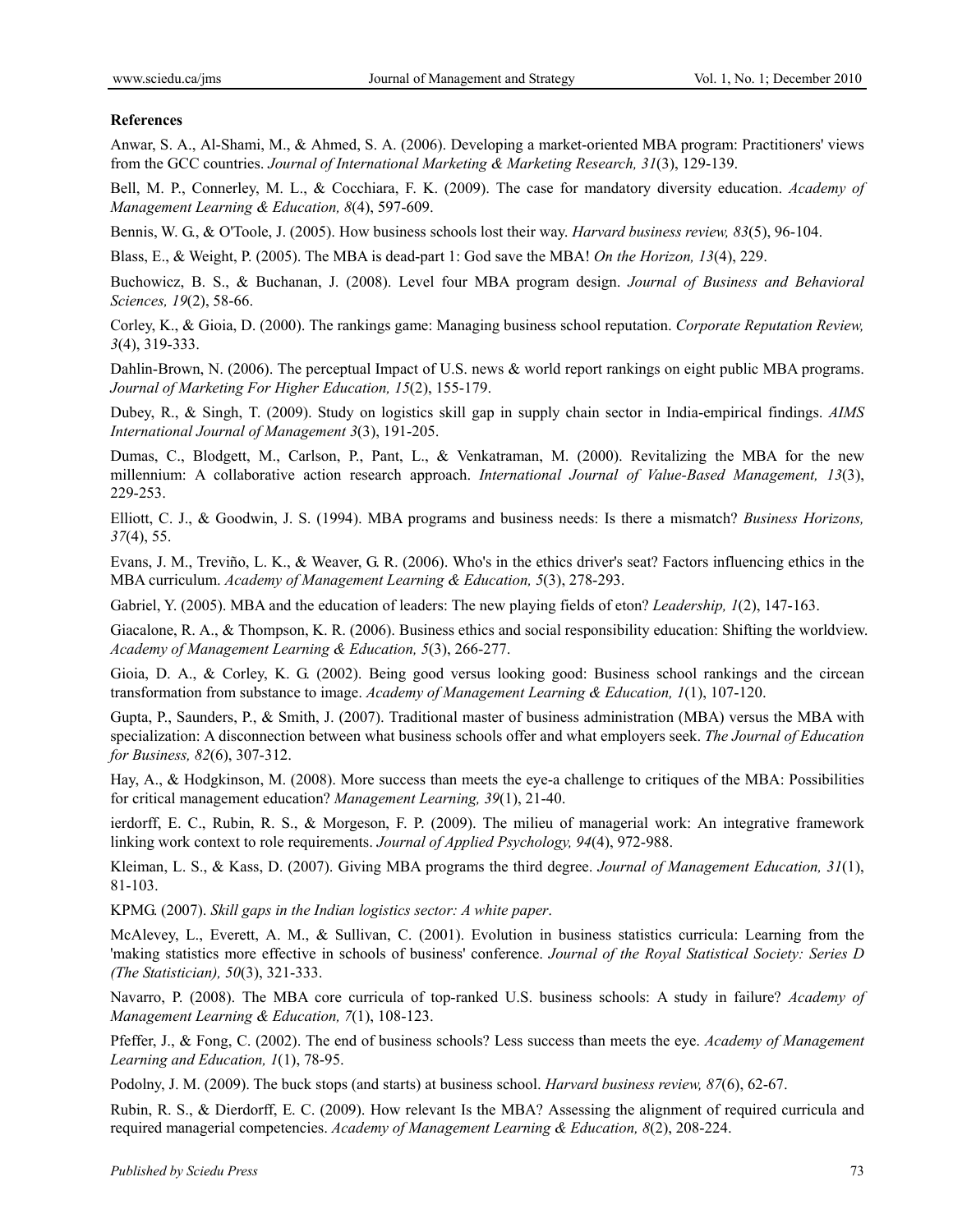Rynes, S. L., Trank, C. Q., Lawson, A. M., & Ilies, R. (2003). Behavioral coursework in business education: Growing evidence of a legitimacy crisis. *Academy of Management Learning & Education, 2*(3), 269-283.

Segev, E., Raveh, A., & Farjoun, M. (1999). Conceptual maps of the leading MBA programs in the United States: Core courses, concentration areas, and the ranking of the school. *Strategic Management Journal, 20*(6), 549-565.

Sinclair, A. (2007). Teaching leadership critically to MBAs: Experiences from heaven and hell. *Management Learning, 38*(4), 458-472.

Stake, J. E. (2006). The Interplay between law school rankings, reputations, and resource allocation: Ways rankings mislead. *Indiana Law Journal, 81*(1), 229-270.

Stray, S., Naude, P., & Wegner, T. (1994). Statistics in management education. *British Journal of Management, 5*(1), 73.

Swanson, D. L. (2004). The buck stops here: Why universities must reclaim business ethics education. *Journal of Academic Ethics, 2*(1), 43-61.

Tamura, H. (2007). Foundational value of statistics education for management curriculum. *International Statistical Review, 75*(3), 397-405.

Trank, C., & Rynes, S. (2003). Who moved our cheese? Reclaiming professionalism in business education. *Academy of Management Learning and Education, 2*(2), 189-206.

Volkmann, C., & De Cock, C. (2007). The Bauhaus and the business school: Exploring analogies, resisting imitation. *Management Learning, 38*(4), 389-403.

Weick, K. E. (2003). Commentary on Czarniawska. *Management Learning, 34*(3), 379-382.

Wren, D. A., Halbesleben, J. R. B., & Buckley, M. R. (2007). The theory-application balance in management pedagogy: A longitudinal update. *Academy of Management Learning & Education, 6*(4), 484-492.

#### **Notes**

Note 1. Details of business schools included in this study can be had from the authors on personal request.

| Examples of Classified MBA Courses*          |                                                                                                     |  |  |  |  |
|----------------------------------------------|-----------------------------------------------------------------------------------------------------|--|--|--|--|
| Competency Category                          | <b>Classified Course Examples</b>                                                                   |  |  |  |  |
| Managing Decision-Making Processes (MDP)     | Managerial Decision Analysis; Decision Models;                                                      |  |  |  |  |
|                                              | Applied Statistical Analysis; Managerial Statistics;                                                |  |  |  |  |
|                                              | Quantitative Methods                                                                                |  |  |  |  |
| Managing Human Capital (MHC)                 | Organizational Behavior;<br>Human<br>Resource                                                       |  |  |  |  |
|                                              | Management; Leadership Dynamics; Organizational                                                     |  |  |  |  |
|                                              | Theory; Negotiation; Managerial Effectiveness                                                       |  |  |  |  |
| Managing Strategy & Innovation (MSI)         | Strategic Planning; Strategy Implementation;                                                        |  |  |  |  |
|                                              | Strategic Analysis; Competitive and Corporate                                                       |  |  |  |  |
|                                              | Strategy                                                                                            |  |  |  |  |
| Managing the Task Environment (MTE)          | Marketing Management; Managerial Economics;                                                         |  |  |  |  |
|                                              | Macroeconomic Policy; Globalization of Business;                                                    |  |  |  |  |
|                                              | International Economics                                                                             |  |  |  |  |
| Managing Administration & Control (MAC)      | Managerial Accounting; Financial<br>Analysis;                                                       |  |  |  |  |
|                                              | Contemporary Business Law; Corporate Finance;                                                       |  |  |  |  |
|                                              | Business Policy; Cost Analysis                                                                      |  |  |  |  |
| Managing Logistics $&$ Technology (MLT)      | Operations and Supply Chain Management;                                                             |  |  |  |  |
|                                              | Management Information Systems; Production and                                                      |  |  |  |  |
|                                              | <b>Operations Management</b> ; Operations Management                                                |  |  |  |  |
|                                              | *Source: Rubin, R.S. & Dierdorff, E.C. (2009), "How Relevant Is the MBA? Assessing the Alignment of |  |  |  |  |
|                                              | Required Curricula and Required Managerial Competencies", Academy of Management Learning &          |  |  |  |  |
| <i>Education, Vol. 8 No. 2, pp. 208-224.</i> |                                                                                                     |  |  |  |  |

Table 1. Examples of Classified MBA Courses